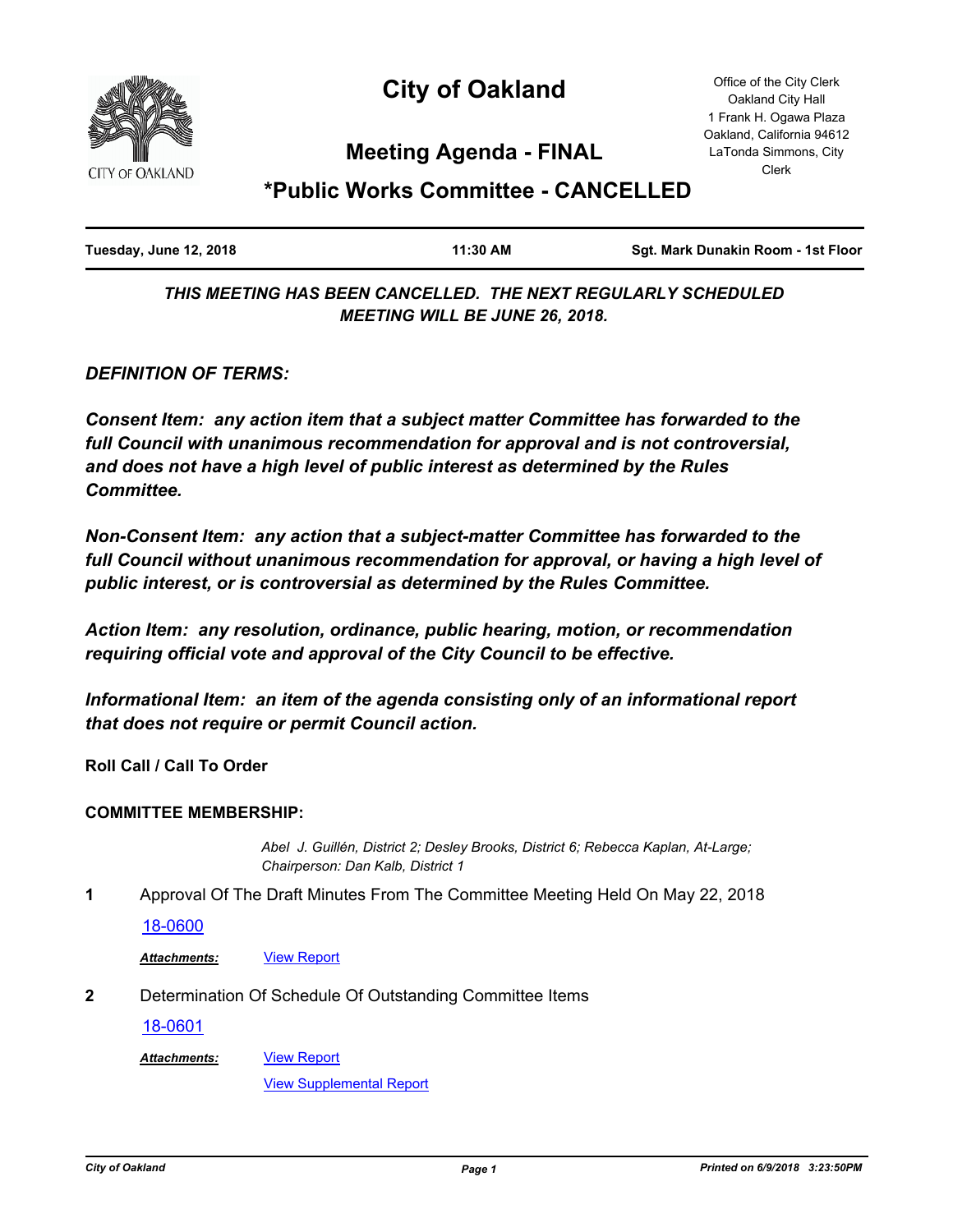Subject: Safe Routes To School Grant Projects - History And Future Strategy From: Department Of Transportation Recommendation: Receive A Informational Report On The History And The Future Strategy For The Former "Safe Routes To School" Grant And The Present "Active Transportation Program" Grant **3** [16-1174](http://oakland.legistar.com/gateway.aspx?m=l&id=/matter.aspx?key=27721)

| <b>Sponsors:</b>    | <b>Transportation Department</b>                                                      |                                                                                                                                                                                                                                                                                                                                                                                                                                                                                                                                            |                                                                                                                                                                             |  |
|---------------------|---------------------------------------------------------------------------------------|--------------------------------------------------------------------------------------------------------------------------------------------------------------------------------------------------------------------------------------------------------------------------------------------------------------------------------------------------------------------------------------------------------------------------------------------------------------------------------------------------------------------------------------------|-----------------------------------------------------------------------------------------------------------------------------------------------------------------------------|--|
| <b>Attachments:</b> | <b>View Report</b>                                                                    |                                                                                                                                                                                                                                                                                                                                                                                                                                                                                                                                            |                                                                                                                                                                             |  |
|                     | <b>View Supplemental Report 11/02/17</b><br><b>View Supplemental Report 5/31/2018</b> |                                                                                                                                                                                                                                                                                                                                                                                                                                                                                                                                            |                                                                                                                                                                             |  |
|                     |                                                                                       |                                                                                                                                                                                                                                                                                                                                                                                                                                                                                                                                            |                                                                                                                                                                             |  |
|                     | <b>Legislative History</b>                                                            |                                                                                                                                                                                                                                                                                                                                                                                                                                                                                                                                            |                                                                                                                                                                             |  |
|                     | 6/1/17                                                                                | *Rules & Legislation<br>Committee                                                                                                                                                                                                                                                                                                                                                                                                                                                                                                          | Scheduled to the *Public Works Committee                                                                                                                                    |  |
|                     | 6/13/17                                                                               | *Public Works Committee<br>There was 1 speaker on this item                                                                                                                                                                                                                                                                                                                                                                                                                                                                                | Continued to the *Public Works Committee                                                                                                                                    |  |
|                     |                                                                                       | The committee continued this item to the 9-26-2017 committee and directed<br>staff to return with a supplemental report that would include: 1) Identify which<br>schools still need sight assessment., 2) What are the plans/opportunities to get<br>additional funding for school that have had sight assessments or still need it?,<br>3) The number of schools that have been sight assessed but not funded, and the<br>estimated cost of projects at those schools., 4) Funds for crossing guards and<br>any additional unfunded needs |                                                                                                                                                                             |  |
|                     | 9/12/17                                                                               | *Public Works Committee                                                                                                                                                                                                                                                                                                                                                                                                                                                                                                                    | Scheduled to the *Public Works Committee                                                                                                                                    |  |
|                     | 10/5/17                                                                               | *Rules & Legislation<br>Committee                                                                                                                                                                                                                                                                                                                                                                                                                                                                                                          | Scheduled to the *Public Works Committee                                                                                                                                    |  |
|                     | 11/14/17                                                                              | *Public Works Committee                                                                                                                                                                                                                                                                                                                                                                                                                                                                                                                    | Continued to the *Public Works Committee<br>The Committee directed staff to return in 6 months with additional information<br>including schools that are not participating. |  |
|                     |                                                                                       | There was 1 speaker on this item.                                                                                                                                                                                                                                                                                                                                                                                                                                                                                                          |                                                                                                                                                                             |  |
|                     | 4/10/18                                                                               | *Public Works Committee<br>2018 Public Works Committee.                                                                                                                                                                                                                                                                                                                                                                                                                                                                                    | Scheduled to the *Public Works Committee<br>The April 10, 2018 Public Works Committee scheduled this item to the June 12,                                                   |  |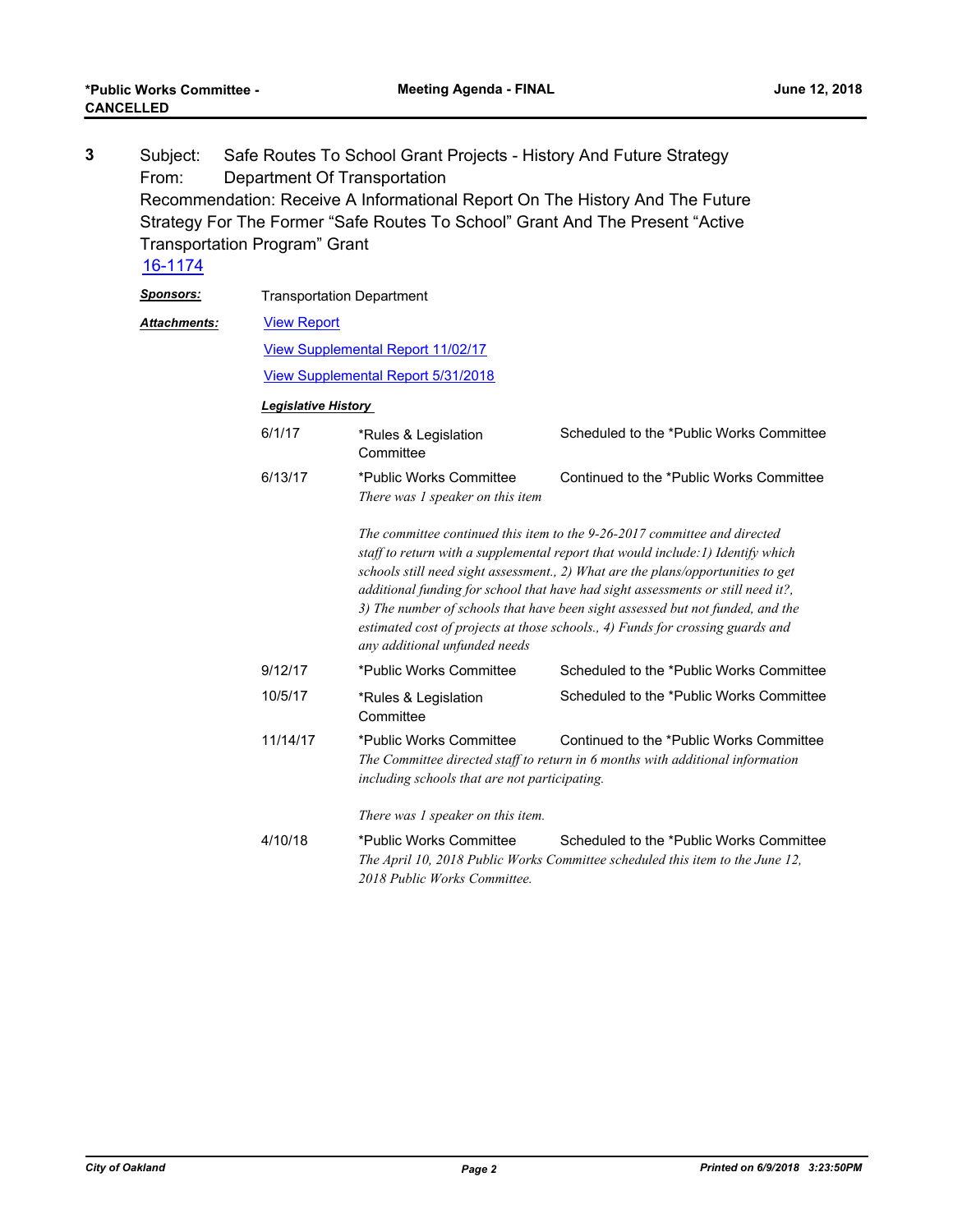Subject: On-Call Transportation Planning Professional Services Agreements From: Department Of Transportation Recommendation: Adopt A Resolution Authorizing The City Administrator Or Designee To Execute Professional Services Agreements For On-Call Transportation Planning Services To Three (3) Tier I Firms For Two-Hundred Fifty Thousand Dollars (\$250,000.00) Each To Acumen Building Enterprise, Inc; ActiveWayz Engineering, Inc; And Evan Brooks; And To Eight (8) Tier II Firms In The Amount Of Five-Hundred Thousand Dollars (\$500,000.00) Each To Alta Planning+Design; Arup North America Ltd; Dks Associates; Fehr And Peers Transportation Consultants; Kittelson Associates Inc.; Sam Schwartz Engineering; TJKM Transportation Consultants; And W-Trans. **4** [18-0551](http://oakland.legistar.com/gateway.aspx?m=l&id=/matter.aspx?key=28986)

[View Report](http://oakland.legistar.com/gateway.aspx?M=F&ID=121c4f57-75c8-4cb0-974f-80e407e56542.pdf) *Attachments:*

[View Supplemenal Report](http://oakland.legistar.com/gateway.aspx?M=F&ID=f542f8f1-545e-4466-95d2-516ca8cb9d8d.pdf)

*Legislative History* 

5/24/18 \*Rules & Legislation **Committee** 

Scheduled to the \*Public Works Committee

Subject: Electric Vehicle Charging Encroachment Permits From: Department Of Transportation Recommendation: Adopt The Following Pieces Of Legislation; **5**

> 1) A Resolution Authorizing The City Administrator Or Her Designee To Negotiate, Finalize, And Execute A Professional Services Agreement With EvGo For Installing Electric Vehicle Charging Stations At No Direct Cost To The City And Waiving The Request For Proposals/ Qualifications ("RFP/Q") Requirement; And [18-0552](http://oakland.legistar.com/gateway.aspx?m=l&id=/matter.aspx?key=28987)

### *Attachments:* [View Report](http://oakland.legistar.com/gateway.aspx?M=F&ID=4765c644-a0d5-4062-8a4a-339909fcac55.pdf)

#### *Legislative History*

5/24/18 \*Rules & Legislation **Committee** 

Scheduled to the \*Public Works Committee

2) A Resolution Granting A Conditional And Revocable Major Encroachment Permit To EvGo To Allow Portions Of Electric Vehicle Charging Stations At Lafayette Square To Encroach Into The Public Right-Of-Way Along 10th Street Near Jefferson Street; And [18-0553](http://oakland.legistar.com/gateway.aspx?m=l&id=/matter.aspx?key=28988)

*Attachments:* [View Report](http://oakland.legistar.com/gateway.aspx?M=F&ID=a3e4faed-66d7-4d3e-96e2-5646033d1419.pdf)

#### *Legislative History*

5/24/18 \*Rules & Legislation **Committee** 

Scheduled to the \*Public Works Committee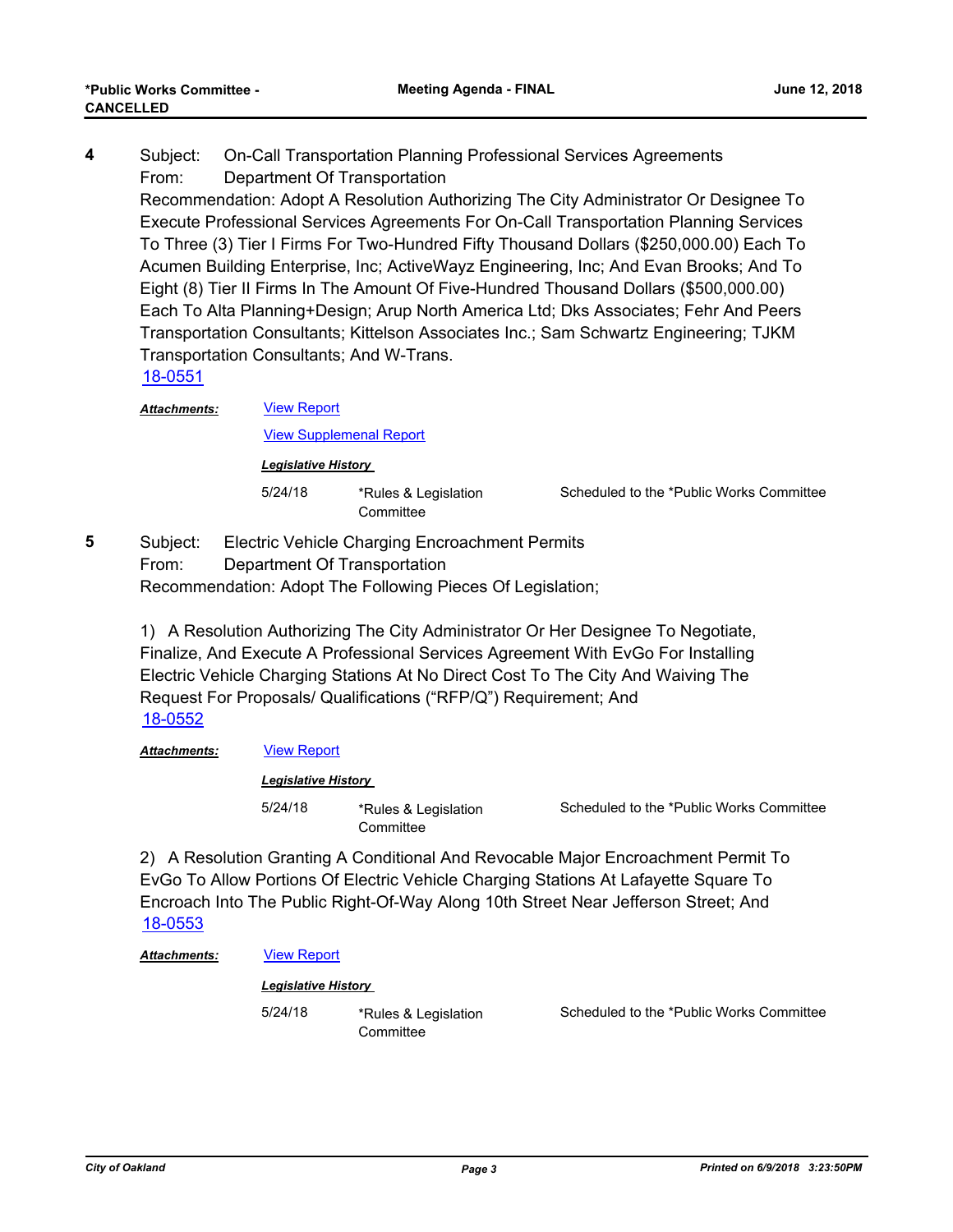3) A Resolution Granting A Conditional And Revocable Major Encroachment Permit To Evgo To Allow Portions Of Electric Vehicle Charging Stations At Lake Park Parking Lot To Encroach Onto The Public Right-Of-Way Along 533 Lake Park Avenue [18-0554](http://oakland.legistar.com/gateway.aspx?m=l&id=/matter.aspx?key=28989)

*Attachments:* [View Report](http://oakland.legistar.com/gateway.aspx?M=F&ID=e453f5d2-ef7e-45b8-8fdf-034e1e562757.pdf)

*Legislative History* 

5/24/18 \*Rules & Legislation **Committee** 

Scheduled to the \*Public Works Committee

**6**

Subject: Caltrans Agreement For Trash Reduction Project

From: Oakland Public Works

Recommendation: Adopt A Resolution Authorizing The City Administrator Or Her Designee To 1) Enter Into A Cooperative Implementation Agreement (CIA) With The California Department Of Transportation (Caltrans) For The Implementation Of A Full Trash Capture (FTC) Facility Project (Project) In The Ettie Street Watershed, And 2) To Accept And Appropriate Funding From Caltrans For The Project In An Amount Up To One Million, Nine Hundred Thousand Dollars (\$1,900,000) [18-0591](http://oakland.legistar.com/gateway.aspx?m=l&id=/matter.aspx?key=29025)

*Attachments:* [View Report](http://oakland.legistar.com/gateway.aspx?M=F&ID=022e9eec-e532-452a-b3d4-3e3246f5e117.pdf)

*Legislative History*  5/24/18 \*Rules & Legislation **Committee** 

Scheduled to the \*Public Works Committee

**Open Forum (TOTAL TIME AVAILABLE: 15 MINUTES)**

### **Adjournment**

**\* In the event of a quorum of the City Council participates on this Committee, the meeting is noticed as a Special Meeting of the City Council; however no final City Council action can be taken.**